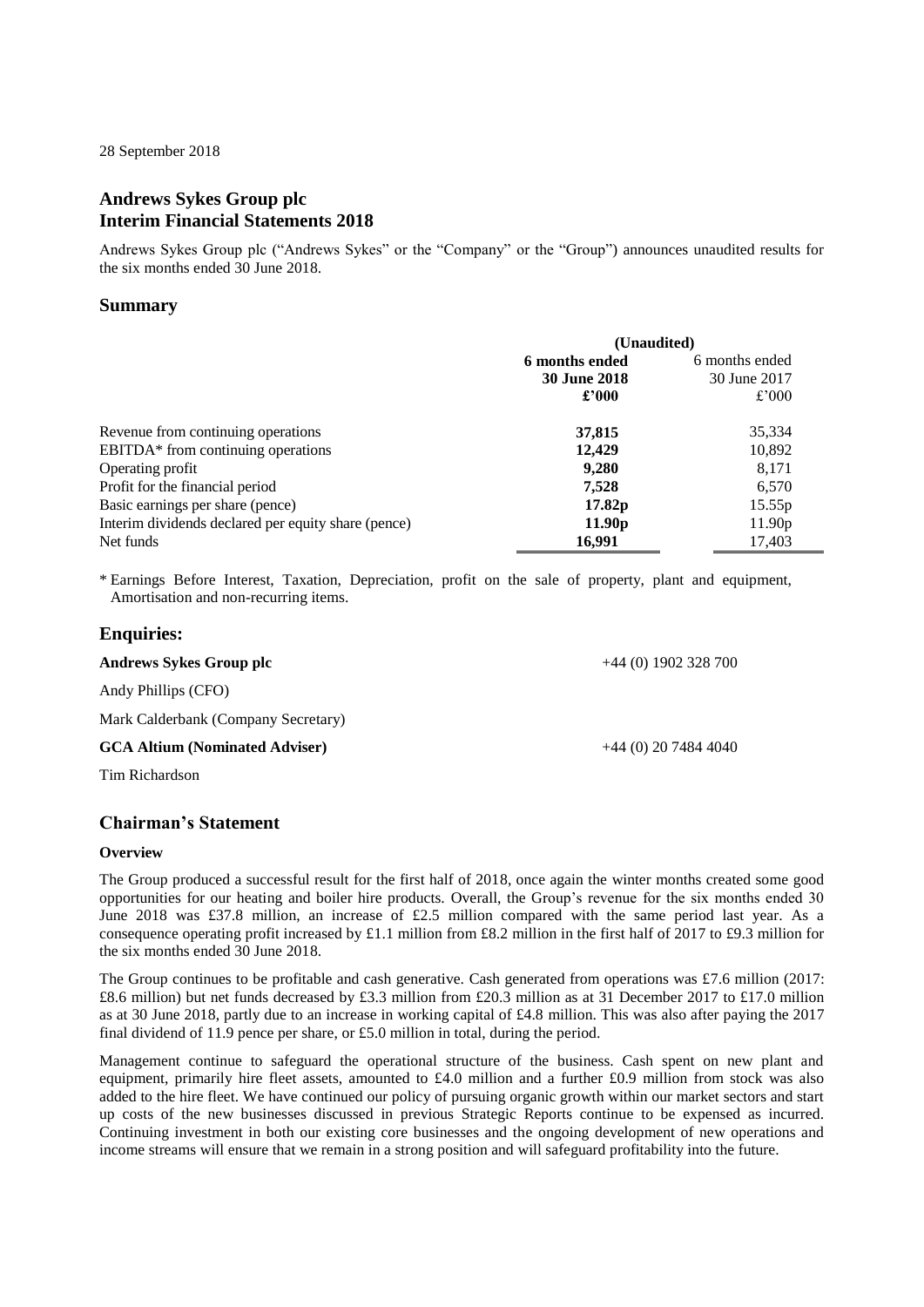### **Operations review**

Our main hire and sales business segment in the UK and Europe continued to expand during first half of 2018. Our pumping activity has stayed in line with expectation and our heating products have increased revenue levels by 21%. Demand for our air conditioning products has increased by 14%.

Our operations across the Benelux region have experienced continued strong growth. Our recently established businesses in France and Switzerland continue to trade in line with our expectations. In Italy we have had a strong trading result driven by a 39% increase in revenues.

Andrews Air Conditioning & Refrigeration, our UK air conditioning installation business, produced an operating profit in line with previous periods.

Khansaheb Sykes, our business based in the UAE, had a challenging start to the year, maintaining similar hire revenue levels to 2017 whilst sales revenues have fallen back against expectation. As a result, the operating profit of Khansaheb Sykes has reduced to £1.0 million from £1.2 million in the first half of the year.

### **Profit for the financial period and Earnings per Share**

Profit before tax was £9.3 million (2017: £8.1 million) reflecting the above £1.1 million increase in operating profit. The total tax charge was increased by £0.3 million from £1.5 million for the six months ended 30 June 2017 to £1.8 million for the current six month period. The effective tax rate increased from 19.0% for the six months ended 30 Jun 2017 to 19.4% in the current period. The rate for the current period is slightly higher than the standard effective UK corporation tax rate of 19% which is mainly due to the effect of profits being made in overseas regions with different tax rates to those in the UK and non-tax deductible expenses. A reconciliation of the theoretical corporation tax charge based on the accounts profit multiplied by the UK annualised corporation tax rate of 19% and the actual tax charge is given in note 4 of these interim financial statements.

Profit after tax was £7.5 million (2017: £6.6 million), an increase of £0.9 million or 14.58% (2017: £0.4 million or 6.05%) compared with the same period last year. The basic earnings per share increased by 2.27 pence, or 14.59%, from 15.55 pence for the first half of 2017 to 17.82 pence for the period under review reflecting both the increase in profit and shares purchased for cancellation during the period.

#### **Share buybacks**

The board continues to believe that shareholder value will be optimised by the purchase by the Company, when appropriate, of its own shares.

During the current period, on 31 May 2018, a total of 87,723 ordinary shares were purchased for cancellation for a total consideration of £438,000. These purchases enhanced earnings per share and were for the benefit of all shareholders.

#### **Dividends**

The final dividend of 11.90 pence per ordinary share for the year ended 31 December 2017 was approved by members at the AGM held on 20 June 2018. Accordingly on 25 June 2018 the Company made a total dividend payment of £5,029,000 which was paid to shareholders on the register as at 1 June 2018.

The board continues to adopt the policy of returning value to shareholders whenever possible. The Group remains profitable, cash generative and financially strong. Accordingly the board has decided to declare an interim dividend for 2018 of 11.90 pence per share which in total amounts to £5,019,000. This will be paid on 9 November 2018 to shareholders on the register as at 12 October 2018. The shares will go ex-dividend on 11 October 2018.

#### **Outlook**

Trading in the third quarter to date has continued to be positive. Europe has experienced strong trading results through the summer months as a result of continued high demand for air conditioning products. Once again activity in the Middle East has remained consistent through the summer period.

The board remains cautiously optimistic that the Group will have further success in the remainder of the year.

**JG Murray** *Chairman*

27 September 2018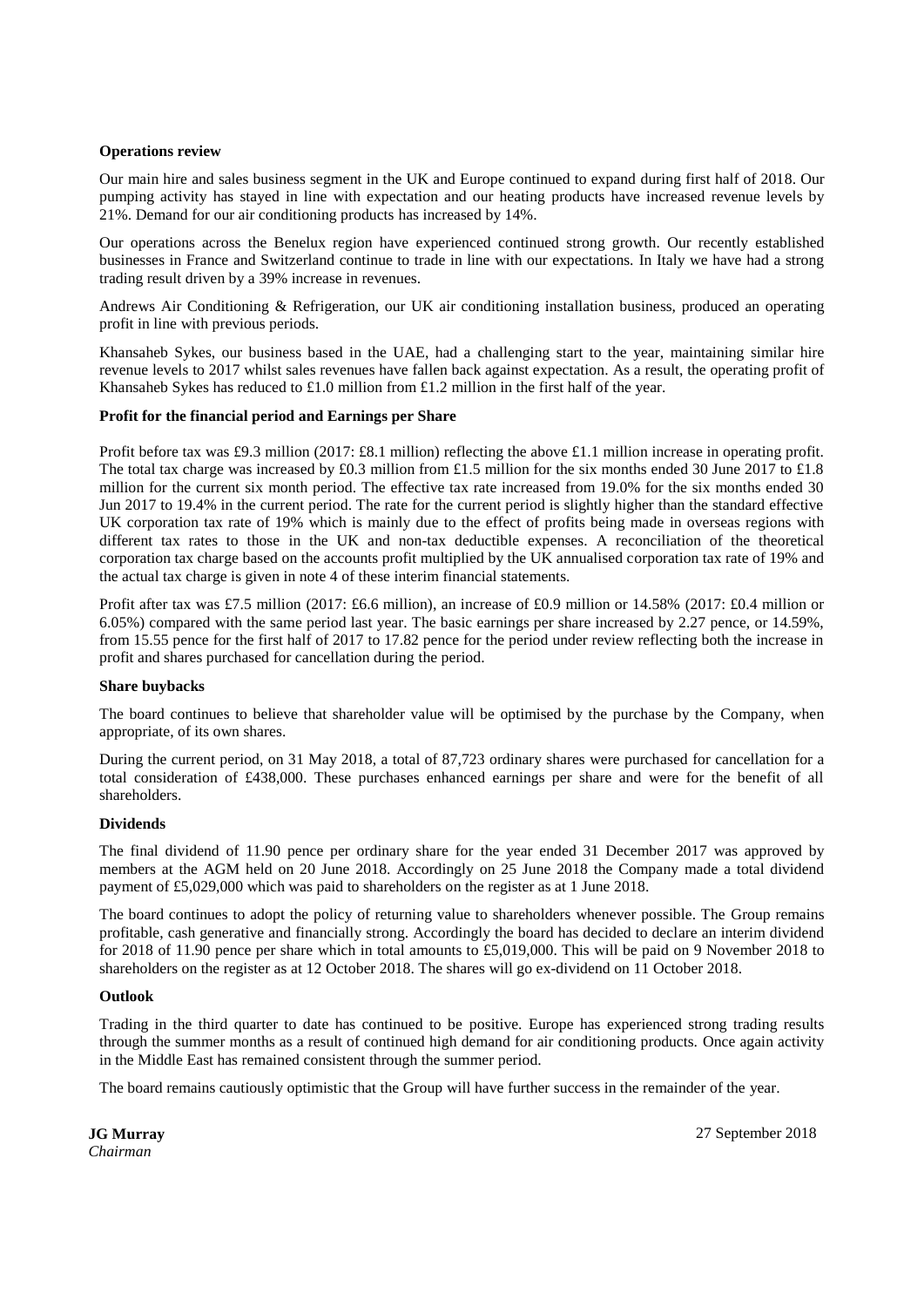# **Consolidated income statement**

**for the 6 months ended 30 June 2018 (unaudited)**

|                                                                         | 6 months<br>ended<br>30 June | 6 months<br>ended<br>30 June | 12 months<br>ended<br>31 December |
|-------------------------------------------------------------------------|------------------------------|------------------------------|-----------------------------------|
|                                                                         | 2018                         | 2017                         | 2017                              |
| <b>Continuing operations</b>                                            | £'000                        | £'000                        | £'000                             |
| <b>Revenue</b>                                                          | 37,815                       | 35,334                       | 71,300                            |
| Cost of sales                                                           | (16, 256)                    | (15, 328)                    | (30,086)                          |
| Gross profit                                                            | 21,559                       | 20,006                       | 41,214                            |
| Distribution costs                                                      | (5,987)                      | (5,917)                      | (11, 571)                         |
| Administrative expenses                                                 | (6,292)                      | (5,918)                      | (12,054)                          |
| <b>Operating profit</b>                                                 | 9,280                        | 8,171                        | 17,589                            |
| <b>EBITDA*</b>                                                          | 12,429                       | 10,892                       | 22,851                            |
| Depreciation and impairment losses                                      | (3,399)                      | (3,013)                      | (5,917)                           |
| Profit on the sale of plant and equipment                               | 250                          | 292                          | 655                               |
| <b>Operating profit</b>                                                 | 9,280                        | 8,171                        | 17,589                            |
| Finance income                                                          | 60                           | 49                           | 82                                |
| Finance costs                                                           | (47)                         | (59)                         | (93)                              |
| Intercompany foreign exchange gains and losses                          | 52                           | (51)                         | (293)                             |
| <b>Profit before taxation</b>                                           | 9,345                        | 8,110                        | 17,285                            |
| Taxation                                                                | (1, 817)                     | (1,540)                      | (3,184)                           |
| Profit for the financial period                                         | 7,528                        | 6,570                        | 14,101                            |
| There were no discontinued operations in either of the above<br>periods |                              |                              |                                   |
| Earnings per share from continuing operations                           |                              |                              |                                   |
| Basic and diluted (pence)                                               | 17.82p                       | 15.55p                       | 33.37p                            |
| Dividends paid during the period per equity share (pence)               | 11.90 <sub>p</sub>           | 11.90 <sub>p</sub>           | 23.80p                            |
| Proposed dividend per equity share (pence)                              | 11.90 <sub>p</sub>           | 11.90p                       | 11.90p                            |

\* Earnings Before Interest, Taxation, Depreciation, profit on the sale of property, plant and equipment, Amortisation and non recurring items.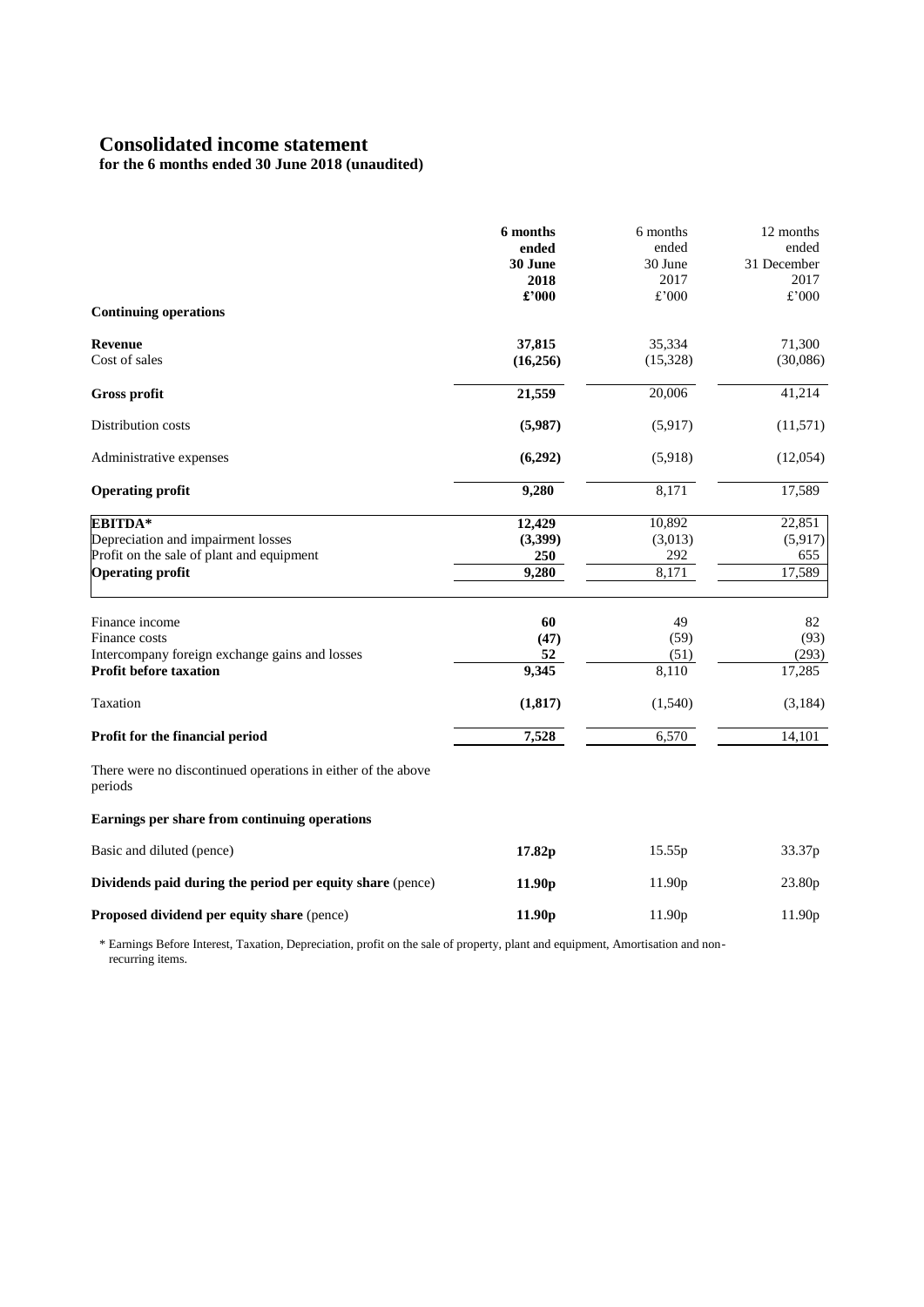# **Consolidated balance sheet**

# **as at 30 June 2018 (unaudited)**

|                                                      | 30 June  | 30 June          | 31 December     |
|------------------------------------------------------|----------|------------------|-----------------|
|                                                      | 2018     | 2017             | 2017            |
|                                                      | £'000    | £'000            | £'000           |
| <b>Non-current assets</b>                            |          |                  |                 |
| Property, plant and equipment                        | 23,186   | 20,756           | 21,911          |
| Lease prepayments                                    | 46       | 48               | 47              |
| Trade investments                                    |          | 164              |                 |
| Deferred tax asset                                   | 176      | 326              | 102             |
| Retirement benefit pension surplus                   | 3,354    | 2,575            | 3,364           |
|                                                      | 26,762   | 23,869           | 25,424          |
| <b>Current assets</b>                                |          |                  |                 |
| <b>Stocks</b>                                        | 5,807    | 4,542            | 3,860           |
| Trade and other receivables                          | 20,100   | 18,817           | 17,852          |
| Overseas tax (denominated in Euros)                  | 47       |                  |                 |
| Cash and cash equivalents                            | 21,489   | 22,453           | 25,311          |
|                                                      | 47,443   | 45,812           | 47,023          |
| <b>Current liabilities</b>                           |          |                  |                 |
| Trade and other payables                             | (12,598) | (12, 354)        | (12,358)        |
| Current tax liabilities                              | (1,624)  | (1,375)          | (1,318)         |
| Overseas tax (denominated in euros)                  |          | (404)            | (378)           |
| <b>Bank</b> loans                                    | (493)    | (493)            | (493)           |
| Obligations under finance leases                     | (26)     | (61)             | (43)            |
|                                                      | (14,741) | (14,687)         | (14,590)        |
| <b>Net current assets</b>                            | 32,702   | 31,125           | 32,433          |
| <b>Total assets less current liabilities</b>         | 59,464   | 54,994           | 57,857          |
| <b>Non-current liabilities</b>                       |          |                  |                 |
| <b>Bank</b> loans                                    | (3,979)  |                  |                 |
| Obligations under finance leases                     |          | (4, 471)<br>(25) | (4, 475)<br>(7) |
|                                                      | (3,979)  | (4, 496)         | (4, 482)        |
|                                                      |          |                  |                 |
| <b>Net assets</b>                                    | 55,485   | 50,498           | 53,375          |
| <b>Equity</b>                                        |          |                  |                 |
| Called-up share capital                              | 422      | 423              | 423             |
| Share premium                                        | 13       | 13               | 13              |
| Retained earnings                                    | 50,789   | 45,917           | 48,789          |
| <b>Translation reserve</b>                           | 4,005    | 3,890            | 3,895           |
| Other reserves                                       | 246      | 245              | 245             |
| Surplus attributable to equity holders of the parent | 55,475   | 50,488           | 53,365          |
| Minority interest                                    | 10       | 10               | 10              |
| <b>Total equity</b>                                  | 55,485   | 50,498           | 53,375          |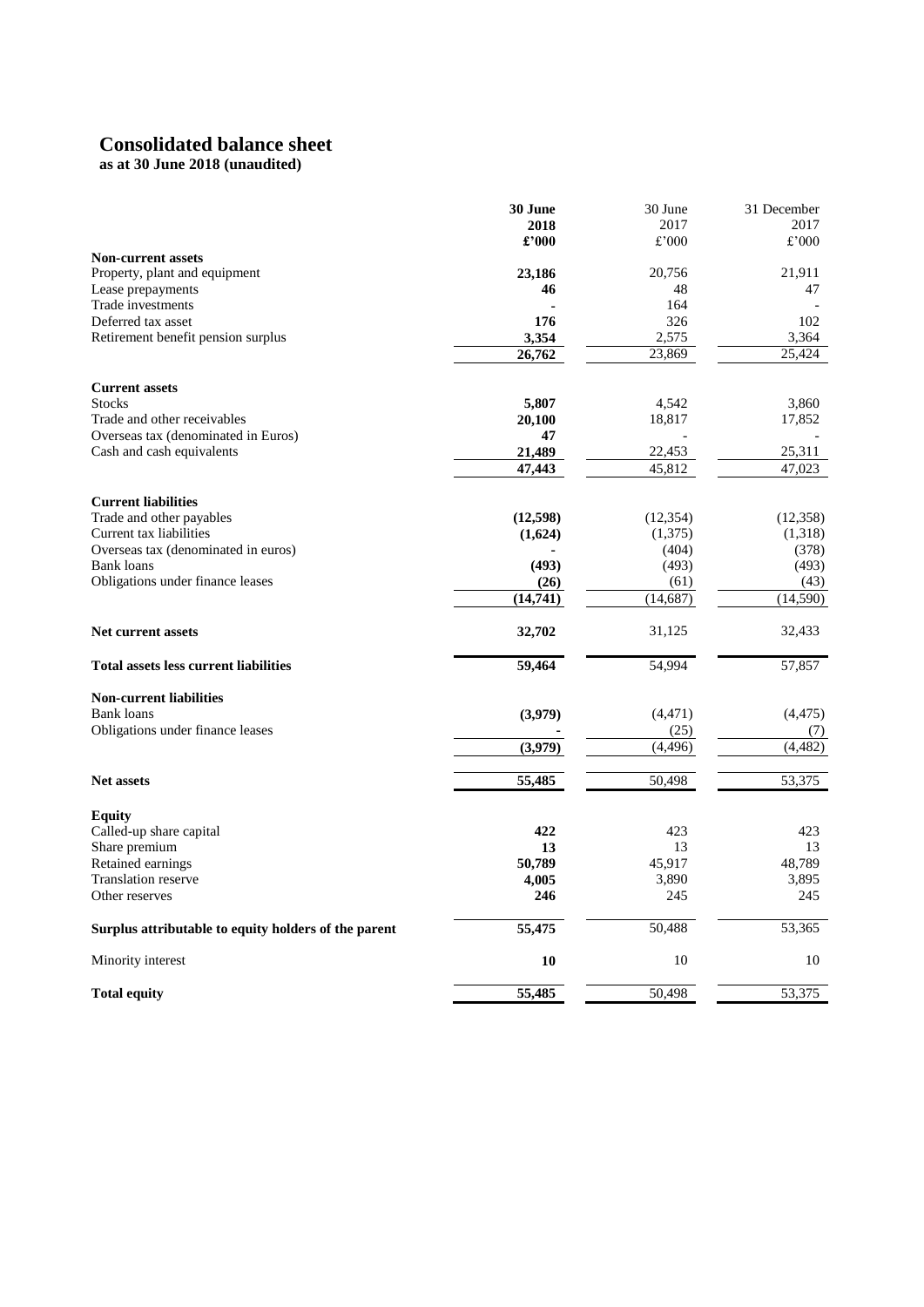# **Consolidated cash flow statement**

**for the six months ended 30 June 2018 (unaudited)**

|                                                          | 6 months | 6 months | 12 months   |
|----------------------------------------------------------|----------|----------|-------------|
|                                                          | ended    | ended    | ended       |
|                                                          | 30 June  | 30 June  | 31 December |
|                                                          | 2018     | 2017     | 2017        |
|                                                          | £'000    | £'000    | £'000       |
| <b>Cash flows from operating activities</b>              |          |          |             |
| Cash generated from operations                           | 7,600    | 8,606    | 21,090      |
| Interest paid                                            | (42)     | (56)     | (84)        |
| Net UK corporation tax paid                              | (946)    | (1,208)  | (2,142)     |
| Overseas tax paid                                        | (1,052)  | (340)    | (1,002)     |
| Net cash inflow from operating activities                | 5,560    | 7,002    | 17,862      |
| <b>Investing activities</b>                              |          |          |             |
| Sale of property, plant and equipment                    | 472      | 392      | 861         |
| Purchase of property, plant and equipment                | (4,031)  | (2,594)  | (5,790)     |
| Interest received                                        | 16       | 38       | 51          |
| Net cash outflow from investing activities               | (3,543)  | (2,164)  | (4,878)     |
| <b>Financing activities</b>                              |          |          |             |
| Loan repayments                                          | (500)    | (5,000)  | (5,000)     |
| New loans raised net of arrangement fees                 |          | 4,963    | 4,963       |
| Finance lease capital repayments                         | (24)     | (65)     | (101)       |
| Equity dividends paid                                    | (5,029)  | (5,029)  | (10,058)    |
| Purchase of own shares                                   | (438)    |          |             |
| Net cash outflow from financing activities               | (5,991)  | (5, 131) | (10, 196)   |
| Net (decrease) / increase in cash and cash equivalents   | (3,974)  | (293)    | 2,788       |
| Cash and cash equivalents at the beginning of the period | 25,311   | 22,819   | 22,819      |
| Effect of foreign exchange rate changes                  | 152      | (73)     | (296)       |
| Cash and cash equivalents at end of the period           | 21,489   | 22,453   | 25,311      |

# Reconciliation of net cash flow to movement in net funds in the period

| (3,974) | (293)  | 2,788  |
|---------|--------|--------|
| 524     | 102    | 138    |
| (4)     | (6)    | (10)   |
| (3,454) | (197)  | 2.916  |
| 20,293  | 17.673 | 17,673 |
| 152     | (73)   | (296)  |
| 16,991  | 17.403 | 20.293 |
|         |        |        |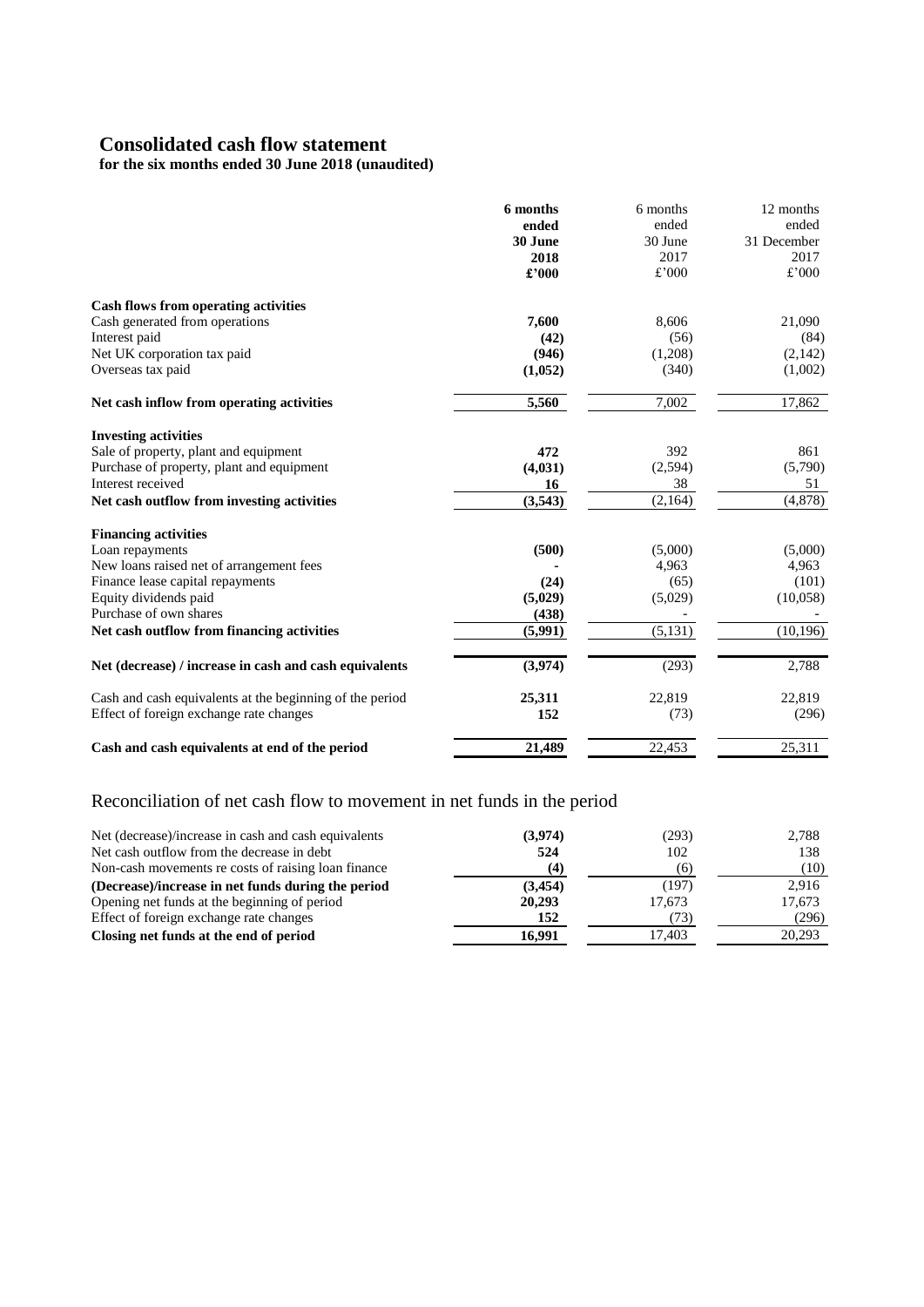# **Consolidated statement of comprehensive total income (CSOCTI)**

**for the six months ended 30 June 2018 (unaudited)**

|                                                                                                                                              | 6 months<br>ended<br>30 June<br>2018<br>£'000 | 6 months<br>ended<br>30 June<br>2017<br>£'000 | 12 months<br>ended<br>31 December<br>2017<br>£'000 |
|----------------------------------------------------------------------------------------------------------------------------------------------|-----------------------------------------------|-----------------------------------------------|----------------------------------------------------|
| <b>Profit for the financial period</b>                                                                                                       | 7,528                                         | 6,570                                         | 14,101                                             |
| Other comprehensive income:                                                                                                                  |                                               |                                               |                                                    |
| Items that may be reclassified to profit and loss:<br>Currency translation differences on foreign currency net<br>investments                | <b>110</b>                                    | (7)                                           | (2)                                                |
| Items that will never be reclassified to profit and loss:<br>Remeasurement of defined benefit liabilities and assets<br>Related deferred tax | (75)<br>14                                    | 935<br>(178)                                  | 1,391<br>(264)                                     |
| Other comprehensive income for the period net of tax                                                                                         | 49                                            | 750                                           | 1,125                                              |
| Total comprehensive income for the period                                                                                                    | 7,577                                         | 7,320                                         | 15,226                                             |

# **Notes to the consolidated interim financial statements**

**for the six months ended 30 June 2018 (unaudited)**

# **1 General information**

# *Basis of preparation*

These interim financial statements have been prepared in accordance with International Accounting Standards (IAS) and International Financial Reporting Standards (IFRS) as adopted by the European Union and with the Companies Act 2006.

The information for the 12 months ended 31 December 2017 does not constitute the Group's statutory accounts for 2017 as defined in Section 434 of the Companies Act 2006. Statutory accounts for 2017 have been delivered to the Registrar of Companies. The auditor's report on those accounts was unqualified and did not contain statements under Section 498(2) or (3) of the Companies Act 2006. These interim financial statements, which were approved by the Board of Directors on 27 September 2018, have not been audited or reviewed by the auditors.

The interim financial statement has been prepared using the historical cost basis of accounting except for:

- (i) Properties held at the date of transition to IFRS which are stated at deemed cost;
- (ii) Assets held for sale which are stated at the lower of (i) fair value less anticipated disposal costs and (ii) carrying value;
- (iii) Derivative financial instruments (including embedded derivatives) which are valued at fair value; and
- (iv) Pension scheme assets and liabilities calculated at fair value in accordance with IAS 19.

# *Functional and presentational currency*

The financial statements are presented in pounds Sterling because that is the functional currency of the primary economic environment in which the Group operates.

#### **2 Accounting policies**

With the exception of the adoption of IFRS 15 on 1 January 2018, these interim financial statements have been prepared on a consistent basis and in accordance with the accounting policies set out in the Group's Annual Report and Financial Statements 2017. There was no material impact on the Group's results as a consequence of the transition to IFRS 15 as the Group's activities are primarily (i) the hire of assets, mainly on short term leases, and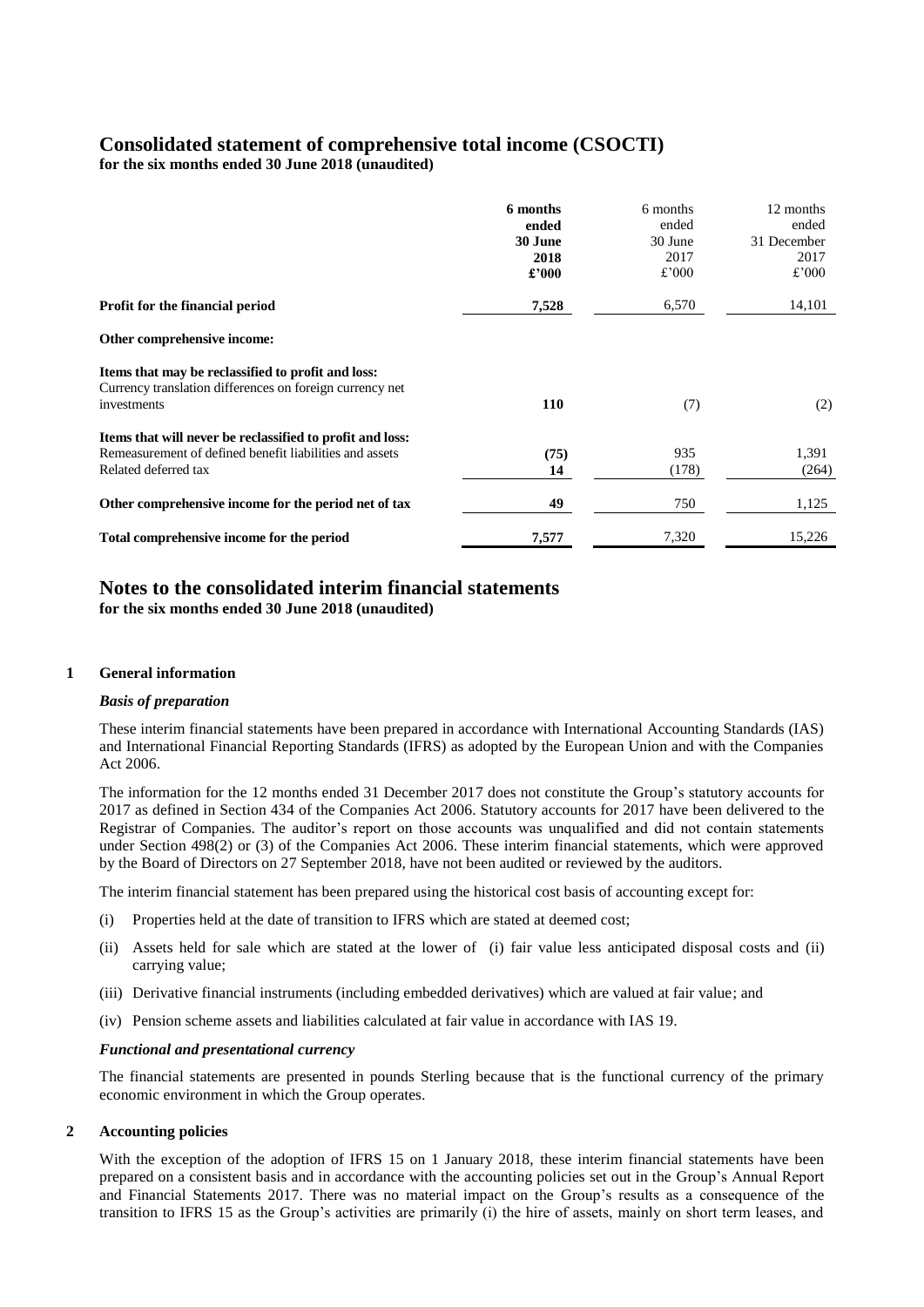(ii) the sale of goods the revenue for which was previously recognised at a point in time when the transfer of risks and rewards occurs which is consistent with IFRS 15. The comparative figures in these interim financial statements have not been restated as a consequence of adopting IFRS 15 for the first time this period.

#### **3 Revenue**

An analysis of the Group's revenue is as follows:

|                                                       | 6 months | 6 months | 12 months   |
|-------------------------------------------------------|----------|----------|-------------|
|                                                       | ended    | ended    | ended       |
|                                                       | 30 June  | 30 June  | 31 December |
|                                                       | 2018     | 2017     | 2017        |
|                                                       | £'000    | £'000    | £'000       |
| <b>Continuing operations</b>                          |          |          |             |
| Hire                                                  | 32,847   | 29,405   | 59,314      |
| <b>Sales</b>                                          | 3,152    | 3,906    | 7,485       |
| <b>Installations</b>                                  | 1,816    | 2,023    | 4,501       |
| Group consolidated revenue from the sale of goods and |          |          |             |
| provision of services                                 | 37,815   | 35,334   | 71,300      |

The geographical analysis of the Group's revenue by origination is:

|                        | 6 months       | 6 months | 12 months   |
|------------------------|----------------|----------|-------------|
|                        | ended          | ended    | ended       |
|                        | 30 June        | 30 June  | 31 December |
|                        | 2018           | 2017     | 2017        |
|                        | $\pounds$ '000 | £'000    | £'000       |
| United Kingdom         | 23,993         | 22,624   | 44,704      |
| Rest of Europe         | 8,664          | 7,067    | 14,715      |
| Middle East and Africa | 5,158          | 5,643    | 11,881      |
|                        | 37,815         | 35,334   | 71,300      |

The geographical analysis of the Groups' revenue by destination is not materially different to that by origination.

# **4 Taxation**

|                                                           | 6 months | 6 months | 12 months   |
|-----------------------------------------------------------|----------|----------|-------------|
|                                                           | ended    | ended    | ended       |
|                                                           | 30 June  | 30 June  | 31 December |
|                                                           | 2018     | 2017     | 2017        |
|                                                           | £'000    | £'000    | £'000       |
| <b>Current tax</b>                                        |          |          |             |
| UK corporation tax at 19% (30 June 2017 and 31 December   |          |          |             |
| 2017: 19.25%)                                             | 1,252    | 1,008    | 1,947       |
| Adjustments in respect of prior periods                   |          |          | (62)        |
|                                                           | 1,252    | 1,008    | 1,885       |
| Overseas tax                                              | 618      | 474      | 1,125       |
| Adjustments to overseas tax in respect of prior periods   |          | 3        | (19)        |
| Total current tax charge                                  | 1,877    | 1,485    | 2,991       |
| Deferred tax                                              |          |          |             |
| Deferred tax on the origination and reversal of temporary |          |          |             |
| differences                                               | (60)     | 55       | 163         |
| Adjustments in respect of prior periods                   |          |          | 30          |
| Total deferred tax (credit) / charge                      | (60)     | 55       | 193         |
|                                                           |          |          |             |
| Total tax charge for the financial period attributable to |          |          |             |
| continuing operations                                     | 1,817    | 1,540    | 3,184       |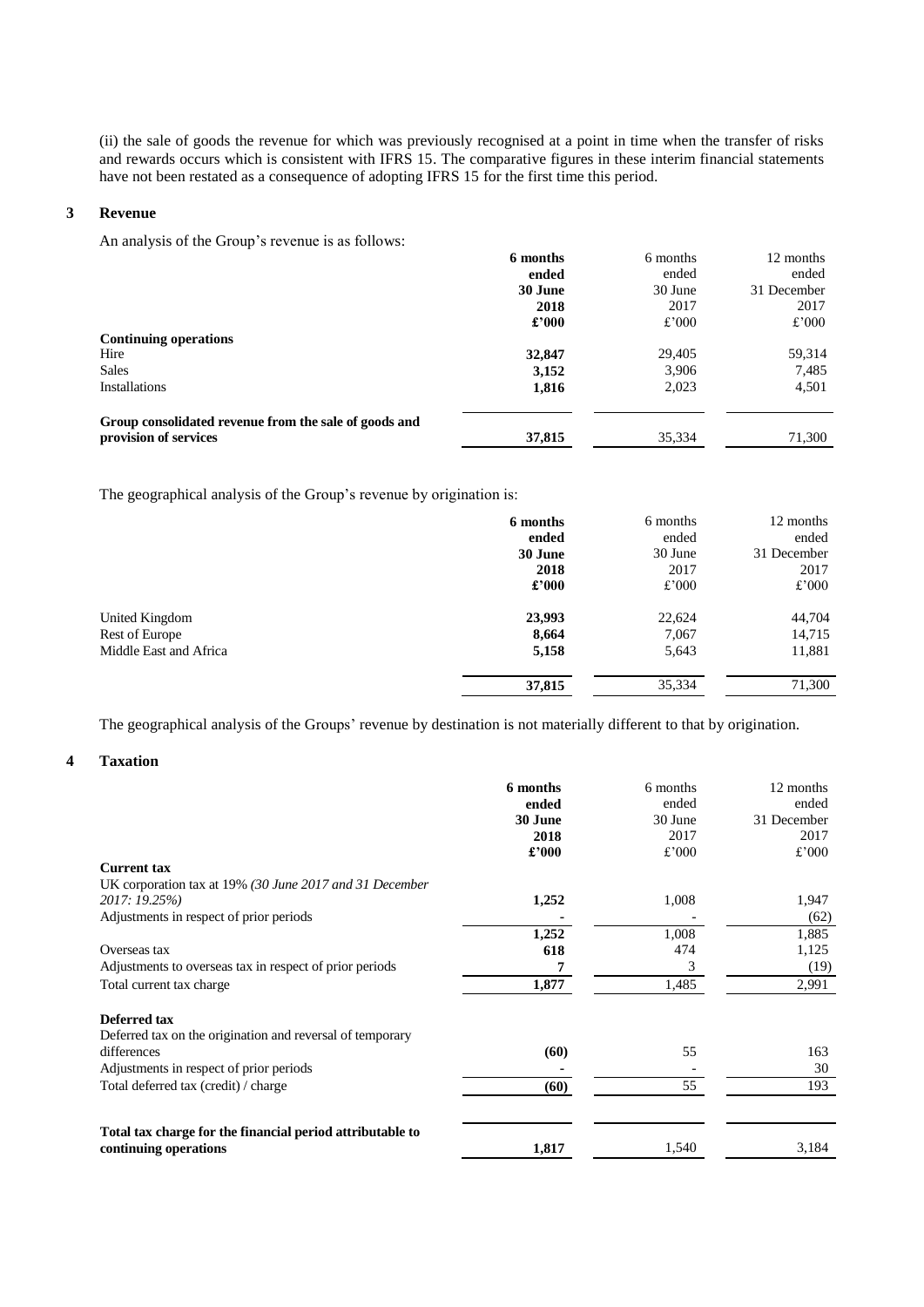The tax charge for the financial period can be reconciled to the profit before tax per the income statement multiplied by the effective standard annualised corporation tax rate in the UK of 19% *(30 June 2017 and 31 December 2017: 19.25%)* as follows:

|                                                                 | 6 months | 6 months | 12 months   |
|-----------------------------------------------------------------|----------|----------|-------------|
|                                                                 | ended    | ended    | ended       |
|                                                                 | 30 June  | 30 June  | 31 December |
|                                                                 | 2018     | 2017     | 2017        |
|                                                                 | £'000    | $£$ '000 | £'000       |
| Profit before taxation from continuing and total operations     | 9,345    | 8,110    | 17,285      |
| Tax at the UK effective annualised corporation tax rate of 19%  |          |          |             |
| (30 June 2017 and 31 December 2017: 19.25%)                     | 1,776    | 1,561    | 3,327       |
| Effects of:                                                     |          |          |             |
| Expenses not deductible for tax purposes                        | 50       | 57       | 144         |
| Utilisation of overseas trading losses                          | (24)     | (3)      | (30)        |
| Effects of different tax rates of subsidiaries operating abroad | (22)     | (93)     | (225)       |
| Overseas tax losses not recognised                              | 30       | 16       | 21          |
| Effect of change in rate of corporation tax                     |          | (1)      | (2)         |
| Adjustments to tax charge in respect of previous periods        |          | 3        | (51)        |
| Total tax charge for the financial period                       | 1,817    | 1,540    | 3,184       |

The total effective tax charge for the financial period represents the best estimate of the weighted average annual effective tax rate expected for the full financial year applying tax rates that have been substantively enacted by the balance sheet date. Accordingly UK corporation tax has been provided at 19%; the rate of 19% for the tax year ending 31 March 2019 having been substantially enacted in October 2015. UK deferred tax has been provided at 19% being the rate substantially enacted at the balance sheet date at which the timing differences are expected to substantially reverse.

### **5 Earnings per share**

## *Basic earnings per share*

The basic figures have been calculated by reference to the weighted average number of ordinary shares in issue and the earnings as set out below. There are no discontinued operations in any period.

|                                                  | 6 months ended 30 June 2018 |                             |  |
|--------------------------------------------------|-----------------------------|-----------------------------|--|
|                                                  | Continuing<br>Number of     |                             |  |
|                                                  | earnings                    | <b>Shares</b>               |  |
|                                                  | $\pounds$ '000              |                             |  |
| Basic earnings/weighted average number of shares | 7,528                       | 42,251,117                  |  |
| Basic earnings per ordinary share (pence)        | 17.82p                      |                             |  |
|                                                  |                             | 6 months ended 30 June 2017 |  |
|                                                  | Continuing                  | Number of                   |  |
|                                                  | earnings                    | <b>Shares</b>               |  |
|                                                  | $£$ '000                    |                             |  |
|                                                  |                             |                             |  |
| Basic earnings/weighted average number of shares | 6,570                       | 42,262,082                  |  |

|                                                  | 12 months ended 31 December 2017 |                            |
|--------------------------------------------------|----------------------------------|----------------------------|
|                                                  | Continuing<br>earnings<br>£'000  | Number of<br><b>Shares</b> |
| Basic earnings/weighted average number of shares | 14,101                           | 42,262,082                 |
| Basic earnings per ordinary share (pence)        | 33.37 <sub>p</sub>               |                            |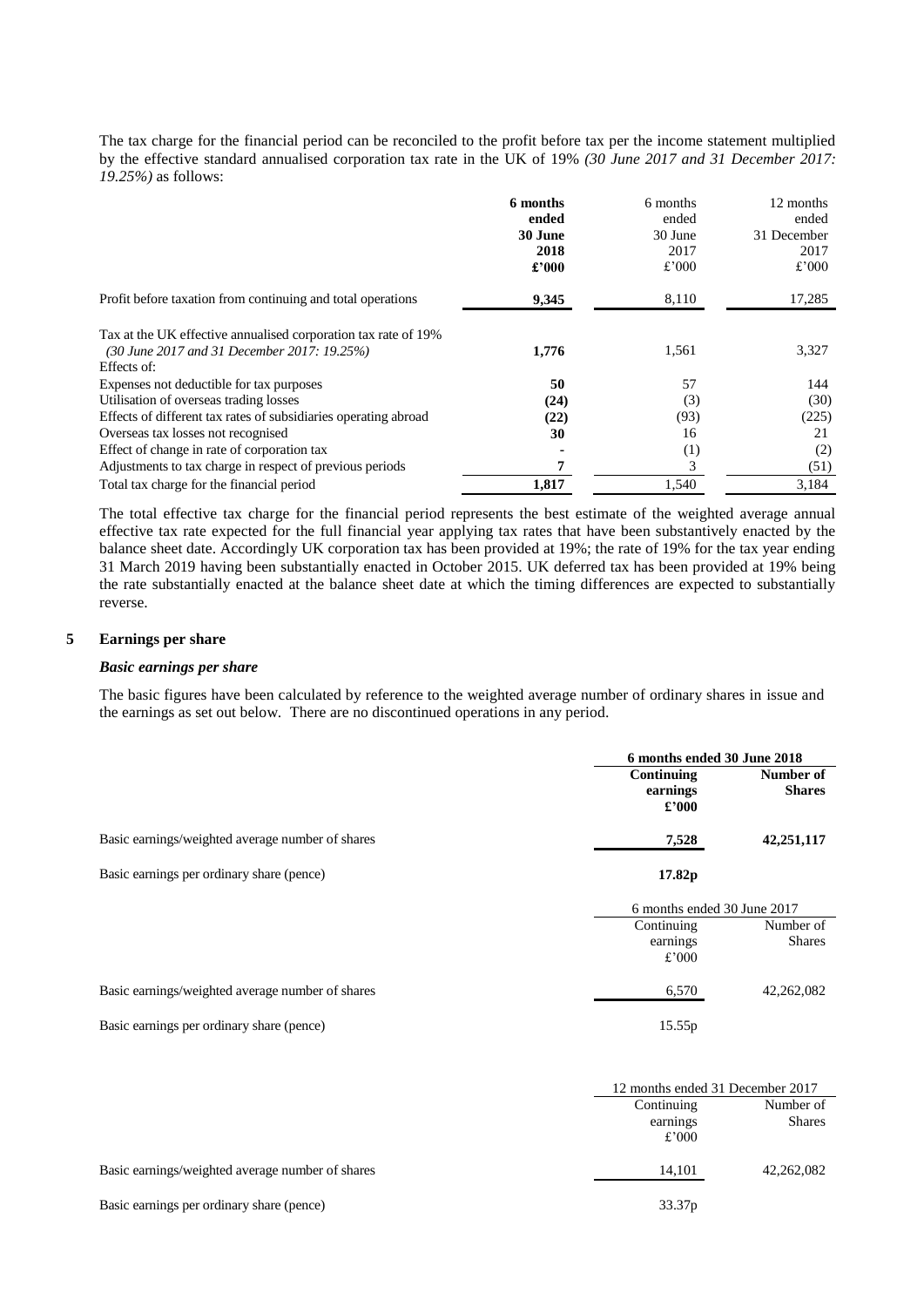#### *Diluted earnings per share*

There were no dilutive instruments outstanding at 30 June 2018 or either of the comparative periods and therefore there is no difference in the basic and diluted earnings per share for any of these periods. There were no discontinued operations in any period.

#### **6 Dividend payments**

Dividends declared and paid on ordinary one pence shares during the 6 months ended 30 June 2018 were as follows:

|                                                                                                                         | Paid during the 6 months ended<br><b>30 June 2018</b> |                                        |
|-------------------------------------------------------------------------------------------------------------------------|-------------------------------------------------------|----------------------------------------|
|                                                                                                                         | Pence per<br>share                                    | <b>Total dividend</b><br>paid<br>£'000 |
| Final dividend for the year ended 31 December 2017 paid to members on the register as<br>at 1 June 2018 on 25 June 2018 | 11.90 <sub>p</sub>                                    | 5.029                                  |

The above dividend was charged against reserves during the 6 months ended 30 June 2018.

On 27 September 2018 the directors declared an interim dividend of 11.90 pence per ordinary share which in total amounts to £5,019,000. This will be paid on 9 November 2018 to shareholders on the register as at 12 October 2018 and will be charged against reserves in the second half of 2018.

Dividends declared and paid on ordinary one pence shares during the 6 months ended 30 June 2017 were as follows:

|                                                                                       | Paid during the 6 months ended |                |
|---------------------------------------------------------------------------------------|--------------------------------|----------------|
|                                                                                       | 30 June 2017                   |                |
|                                                                                       | Pence per                      | Total dividend |
|                                                                                       | share                          | paid           |
|                                                                                       |                                | £'000          |
|                                                                                       |                                |                |
| Final dividend for the year ended 31 December 2016 paid to members on the register as |                                |                |
| at 26 May 2017 on 26 June 2017                                                        | 11.90 <sub>p</sub>             | 5,029          |
|                                                                                       |                                |                |

The above dividend was charged against reserves during the 6 months ended 30 June 2017.

Dividends declared and paid on ordinary one pence shares during the 6 months ended 31 December 2017 were as follows:

|                                                                                       | Paid during the 12 months ended |                  |
|---------------------------------------------------------------------------------------|---------------------------------|------------------|
|                                                                                       |                                 | 31 December 2017 |
|                                                                                       | Pence per                       | Total dividend   |
|                                                                                       | share                           | paid             |
|                                                                                       |                                 | £'000            |
| Final dividend for the year ended 31 December 2016 paid to members on the register as |                                 |                  |
| at 26 May 2017 on 26 June 2017                                                        | 11.90 <sub>p</sub>              | 5,029            |
| Interim dividend declared on 28 September 2017 and paid to shareholders on the        |                                 |                  |
| register as at 6 October 2017 on 3 November 2017                                      | 11.90 <sub>p</sub>              | 5,029            |
|                                                                                       | 23.80 <sub>p</sub>              | 10,058           |

The above dividends were charged against reserves during the 12 months ended 31 December 2017.

#### **7 Retirement benefit obligations – Defined benefit pension scheme**

The Group closed the UK group defined benefit pension scheme to future accrual as at 29 December 2002. The assets of the defined benefit pension scheme continue to be held in a separate trustee administered fund.

As at 30 June 2018 the Group had a net defined benefit pension scheme surplus, calculated in accordance with IAS 19 (revised) using the assumptions as set out below, of £3,354,000 (30 June 2017: £2,575,000; 31 December 2017: £3,364,000)*.* The asset has been recognised in the financial statements as the directors are satisfied that it is recoverable in accordance with IFRIC 14.

Following the 2016 triennial recalculation of the funding deficit, a revised schedule of contributions was agreed with the pension scheme trustees. In accordance with this schedule of contributions the group made additional contributions in 2017 to remove the funding deficit as at 31 December 2016 of £710,000 and this was eliminated by 31 December 2017.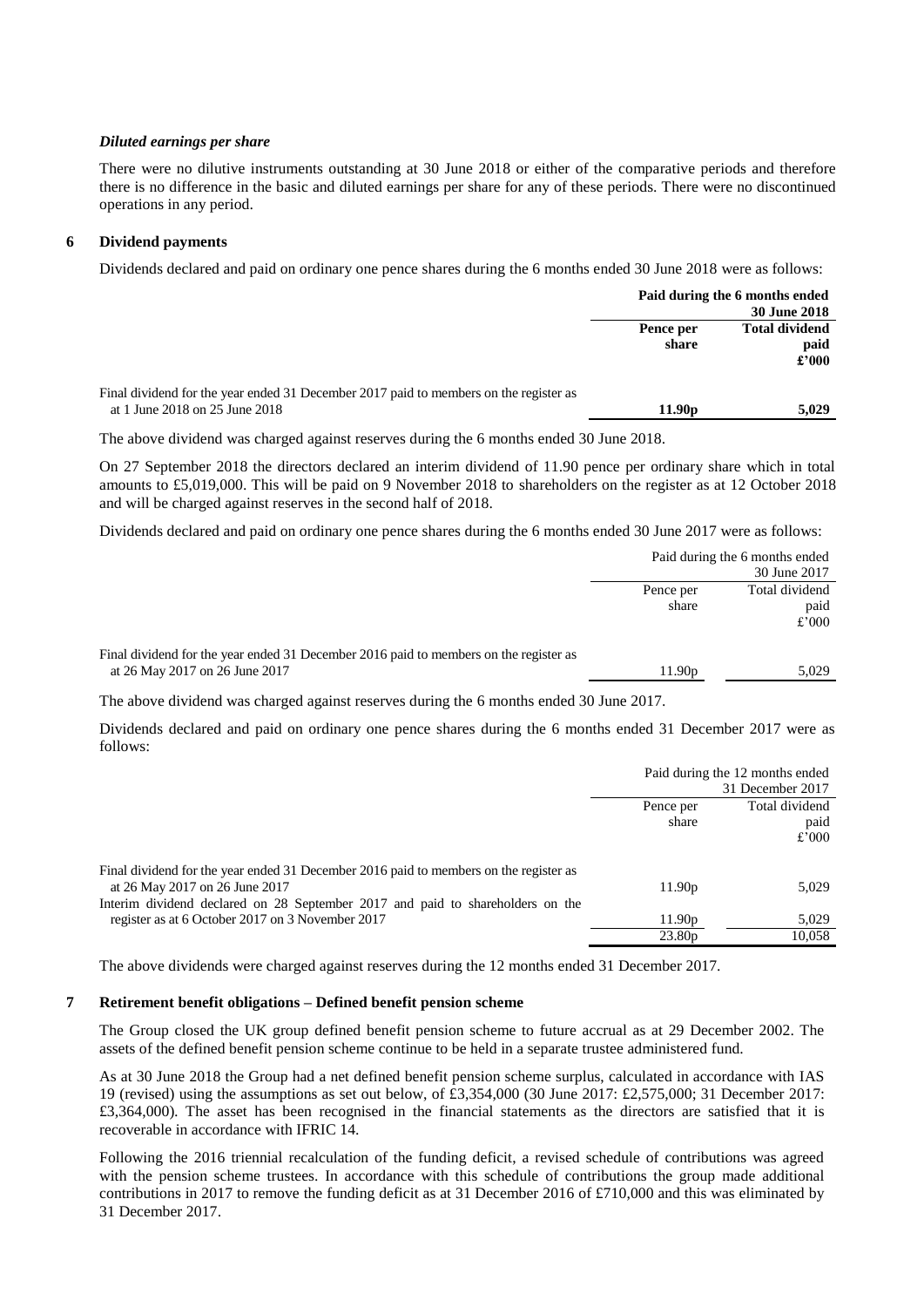The next formal triennial funding valuation is due as at 31 December 2019. The Group currently expects to make pension contributions of £120,000 during 2018 in accordance with the current schedule of contributions of which £60,000 was paid in the first half year.

#### *Assumptions used to calculate the scheme surplus*

A qualified independent actuary has updated the results of the 31 December 2016 (30 June 2017and 31 December 2017: 31 December 2016) full actuarial valuation to calculate the surplus as disclosed below:

The major assumptions used to determine the present value of the scheme's defined benefit obligation were:

|                                                        | 30 June<br>2018 | 30 June<br>2017 | 31 December<br>2017 |
|--------------------------------------------------------|-----------------|-----------------|---------------------|
|                                                        | $\frac{6}{9}$   | $\frac{0}{0}$   | $\frac{0}{0}$       |
| Rate of increase in pensionable salaries               | N/A             | N/A             | N/A                 |
| Rate of increase in pensions in payment                | 3.10            | 3.20            | 3.10                |
| Discount rate applied to scheme liabilities            | 2.60            | 2.60            | 2.50                |
| Inflation assumption – RPI                             | 3.10            | 3.20            | 3.10                |
| Inflation assumption – CPI                             | 2.10            | 2.20            | 2.10                |
| Percentage of members taking maximum tax free lump sum |                 |                 |                     |
| on retirement                                          | 75              | 90              | 75                  |

From 1 January 2011, the government amended the basis for statutory increases to deferred pensions and pensions in payment. Such increases are now based on inflation measured by the Consumer Price Index (CPI) rather than the Retail Price Index (RPI). Having reviewed the scheme rules and considered the impact of the change on this pension scheme, the directors consider that future increases to (i) all deferred pensions and (ii) Guaranteed Minimum Pensions accrued between 6 April 1988 and 5 April 1997 and currently in payment will be based on CPI rather than RPI. Accordingly, this assumption was adopted as at 31 December 2010 and subsequently.

Assumptions regarding future mortality experience are set based on advice in accordance with published statistics. The mortality table used at 30 June 2018 is 110% S2NA CMI2016 (30 June 2017: 110% S2NA CMI2015; 31 December 2017: 110% S2NA CMI2016) with a 1.25% per annum long term improvement for both males and females (30 June 2017: 1% males and females; 31 December 2017: 1.25% males and females).

The assumed average life expectancy in years of a pensioner retiring at the age of 65 given by the above tables is as follows:

|                        | 30 June    | 30 June    | 31 December  |
|------------------------|------------|------------|--------------|
|                        | 2018       | 2017       | 2017         |
| Male, current age 45   | 22.9 years | 22.6 years | $22.9$ years |
| Female, current age 45 | 25.0 years | 24.9 years | $25.0$ years |

# *Valuations*

The fair value of the scheme's assets, which are not intended to be realised in the short term and may be subject to significant change before they are realised, and the present value of the scheme's liabilities, which are derived from cash flow projections over long periods and are inherently uncertain, were as follows:

|                                                                                                           | 30 June<br>2018<br>£'000 | 30 June<br>2017<br>£'000 | 31 December<br>2017<br>£'000 |
|-----------------------------------------------------------------------------------------------------------|--------------------------|--------------------------|------------------------------|
| Total fair value of plan assets                                                                           | 43,968                   | 44.403                   | 45,657                       |
| Present value of defined benefit funded obligation calculated<br>in accordance with stated assumptions    | (40,614)                 | (41,828)                 | (42,293)                     |
| Surplus in the scheme calculated in accordance with stated<br>assumptions recognised in the balance sheet | 3.354                    | 2.575                    | 3.364                        |

The movement in the fair value of the scheme's assets during the period was as follows:

|                                                      | 30 June | 30 June | 31 December |
|------------------------------------------------------|---------|---------|-------------|
|                                                      | 2018    | 2017    | 2017        |
|                                                      | £2000   | £'000   | £'000       |
| Fair value of plan assets at the start of the period | 45.657  | 43.368  | 43,368      |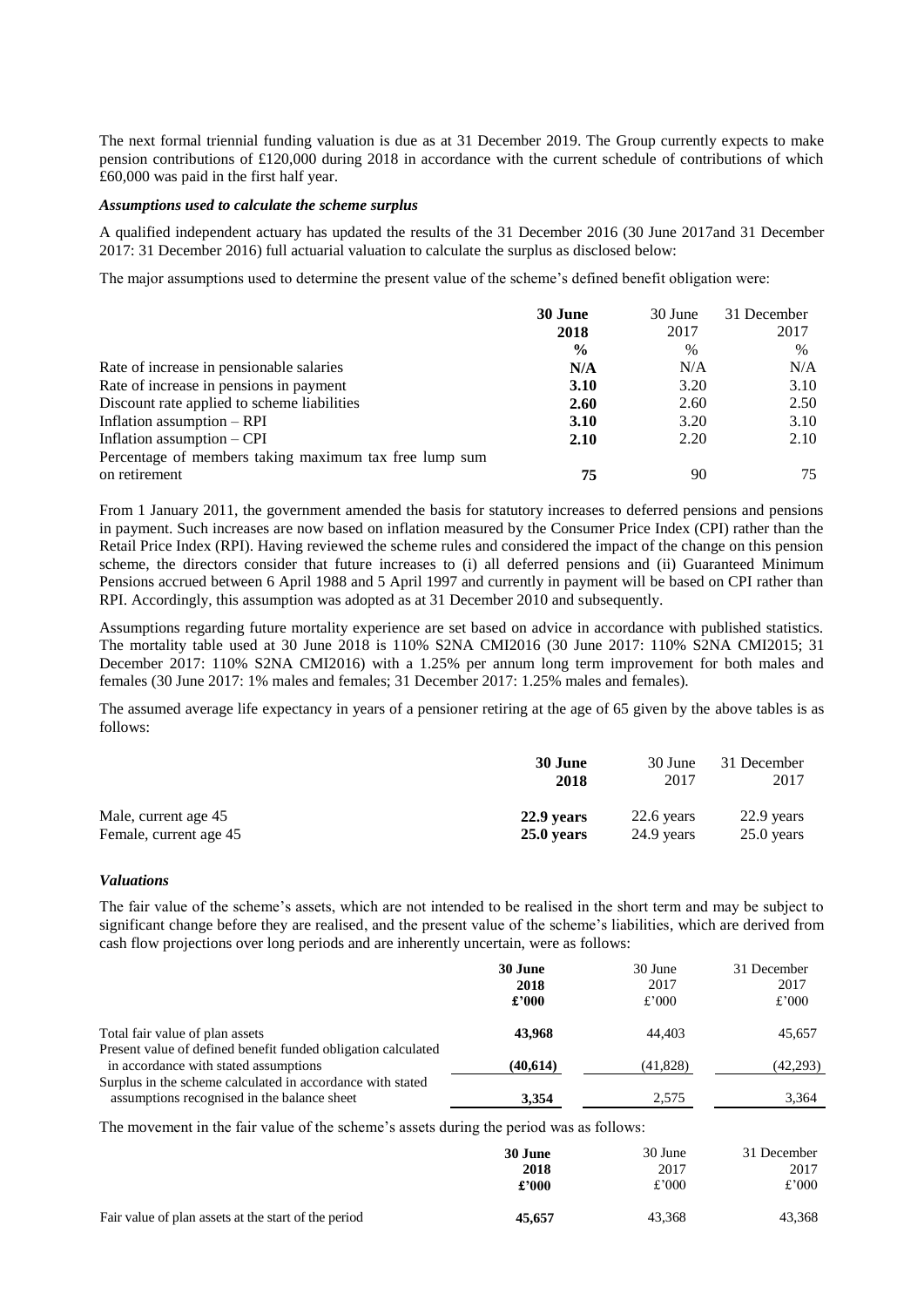|         |               | 1,159         |
|---------|---------------|---------------|
|         |               |               |
| (671)   | 848           | 2,047         |
| 60      | 540           | 920           |
| (1,592) | (851)         | (1,687)       |
| (37)    | (82)          | (150)         |
|         |               | 45.657        |
|         | 551<br>43,968 | 580<br>44.403 |

The movement in the present value of the defined benefit obligation during the period was as follows:

|                                                                 | 30 June<br>2018<br>£2000 | 30 June<br>2017<br>$£$ '000 | 31 December<br>2017<br>£'000 |
|-----------------------------------------------------------------|--------------------------|-----------------------------|------------------------------|
| Present value of defined benefit funded at the beginning of the |                          |                             |                              |
| period                                                          | (42,293)                 | (42,207)                    | (42,207)                     |
| Interest on defined benefit obligation                          | (509)                    | (559)                       | (1,117)                      |
| Actuarial gain/(loss) recognised in the CSOCTI calculated in    |                          |                             |                              |
| accordance with stated assumptions                              | 596                      | 87                          | (656)                        |
| Benefits paid                                                   | 1,592                    | 851                         | 1,687                        |
| Closing present value of defined benefit funded obligation      |                          |                             |                              |
| calculated in accordance with stated assumptions                | (40,614)                 | (41,828)                    | (42,293)                     |

# *Amounts recognised in the income statement*

The amounts credited / (charged) in the income statement were:

|                                                            | 30 June<br>2018<br>$\pounds$ '000 | 30 June<br>2017<br>£'000 | 31 December<br>2017<br>£'000 |
|------------------------------------------------------------|-----------------------------------|--------------------------|------------------------------|
| Interest income on pension scheme assets                   | 551                               | 580                      | 1.159                        |
| Interest expense on pension scheme liabilities             | (509)                             | (559)                    | (1,117)                      |
| Net pension interest credit included within finance income | 42                                | 21                       | 42                           |
| Scheme administration expenses                             | (37)                              | (82)                     | (150)                        |
| Net pension credit / (charge) in the income statement      |                                   | (61)                     | (108)                        |

# *Actuarial gains and losses recognised in the consolidated statement of comprehensive total income (CSOCTI)*

The amounts (charged) / credited in the CSOCTI were:

|   |                                                                                                                       | 30 June<br>2018<br>$\pounds 000$ | 30 June<br>2017<br>£'000 | 31 December<br>2017<br>£'000 |
|---|-----------------------------------------------------------------------------------------------------------------------|----------------------------------|--------------------------|------------------------------|
|   | Actual return less interest income on pension scheme assets                                                           | (671)                            | 848                      | 2,047                        |
|   | Experience gains and losses arising on plan obligation                                                                |                                  | 210                      | 160                          |
|   | Changes in demographic and financial assumptions underlying<br>the present value of plan obligations                  | 596                              | (123)                    | (816)                        |
|   | Actuarial (loss) / gain calculated in accordance with stated<br>assumptions recognised in the CSOCTI                  | (75)                             | 935                      | 1,391                        |
| 8 | Called up share capital                                                                                               |                                  |                          |                              |
|   |                                                                                                                       | 30 June<br>2018<br>$\pounds 000$ | 30 June<br>2017<br>£'000 | 31 December<br>2017<br>£'000 |
|   | Issued and fully paid:                                                                                                |                                  |                          |                              |
|   | 42,174,359 ordinary shares of one pence each (30 June 2017<br>and 31 December 2017: 42,262,082 ordinary shares of one |                                  |                          |                              |
|   | pence each)                                                                                                           | 422                              | 423                      | 423                          |

During the period the Company bought back 87,723 shares for cancellation for a total consideration of £437,689 *(June 2017 and December 2017: Nil shares bought back)*.

The Company did not issue any shares in the period or either of the comparative periods. No share options were granted, forfeited or expired during the periods and there were no share options outstanding at any period end.